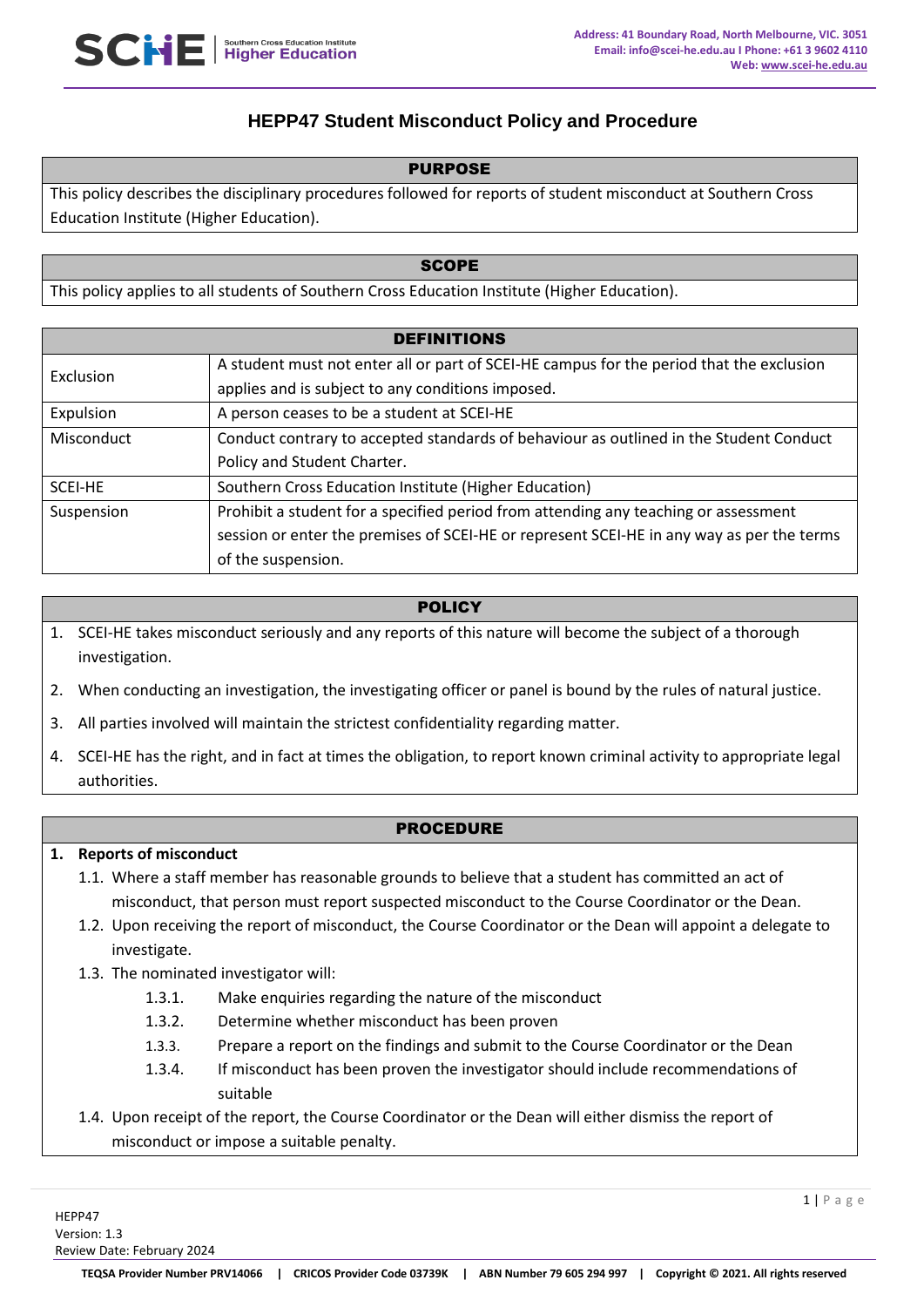1.5. Records of the report of misconduct is to be included in the student's administration file and noted in the electronic Student Management System.

### **2. Investigation Process**

- 2.1. An Investigation Officer will be appointed to investigate and report on the matter of concern. The Course Coordinator or the Dean will appoint the best person they see fit to conduct the investigation and may be appointed from either an internal or external source.
- 2.2. The Course Coordinator or the Dean will base their appointment of the investigative officer on:
	- 2.2.1. The level of seriousness of the reported misconduct
	- 2.2.2. The impartiality of the investigator
	- 2.2.3. The skill, experience, and availability of the investigator
- 2.3. Once the Investigation Officer is appointed the following investigation process will take place in a timely manner.

## **3. Preparation and information collection**

- 3.1. Review the report of misconduct and determine the most appropriate manner of investigation
- 3.2. Obtain relevant background information including (but not limited to):
	- 3.2.1. Relevant policies and procedures
	- 3.2.2. Codes of conduct
	- 3.2.3. Relevant legislation
	- 3.2.4. Student academic and administrative records
	- 3.2.5. Interviewing the relevant parties
- 3.3. Where the report of misconduct is of a serious nature, a panel may need to be formed to collectively undertake the investigation, make findings and recommendations. The panel will be formed by the Course Coordinator in consultation with the Dean.

### **4. Making a finding**

- 4.1. The Investigation Officer or Panel will assess all the evidence collected and consider it:
	- 4.1.1. The strength and reliability of the evidence
	- 4.1.2. Impact on the student and SCEI-HE
	- 4.1.3. Policies and procedures of SCEI-HE
	- 4.1.4. Legal considerations
- 4.2. The Investigation Officer or Panel will determine whether the misconduct has been proved
- 4.3. If satisfied that misconduct has been proved, impose one or more penalties in accordance with this policy and procedure

### **5. Reporting**

5.1. Upon finalising a detailed investigation, the Investigation Officer or Panel will be responsible for compiling a report to the Course Coordinator or the Dean outlining the following:

- 5.1.1. The report of misconduct;
- 5.1.2. Account of relevant information received as well as information rejected as well as why rejected;
- 5.1.3. Conclusions reached and reasons why;
- 5.1.4. Recommendations for penalties arising from conclusions;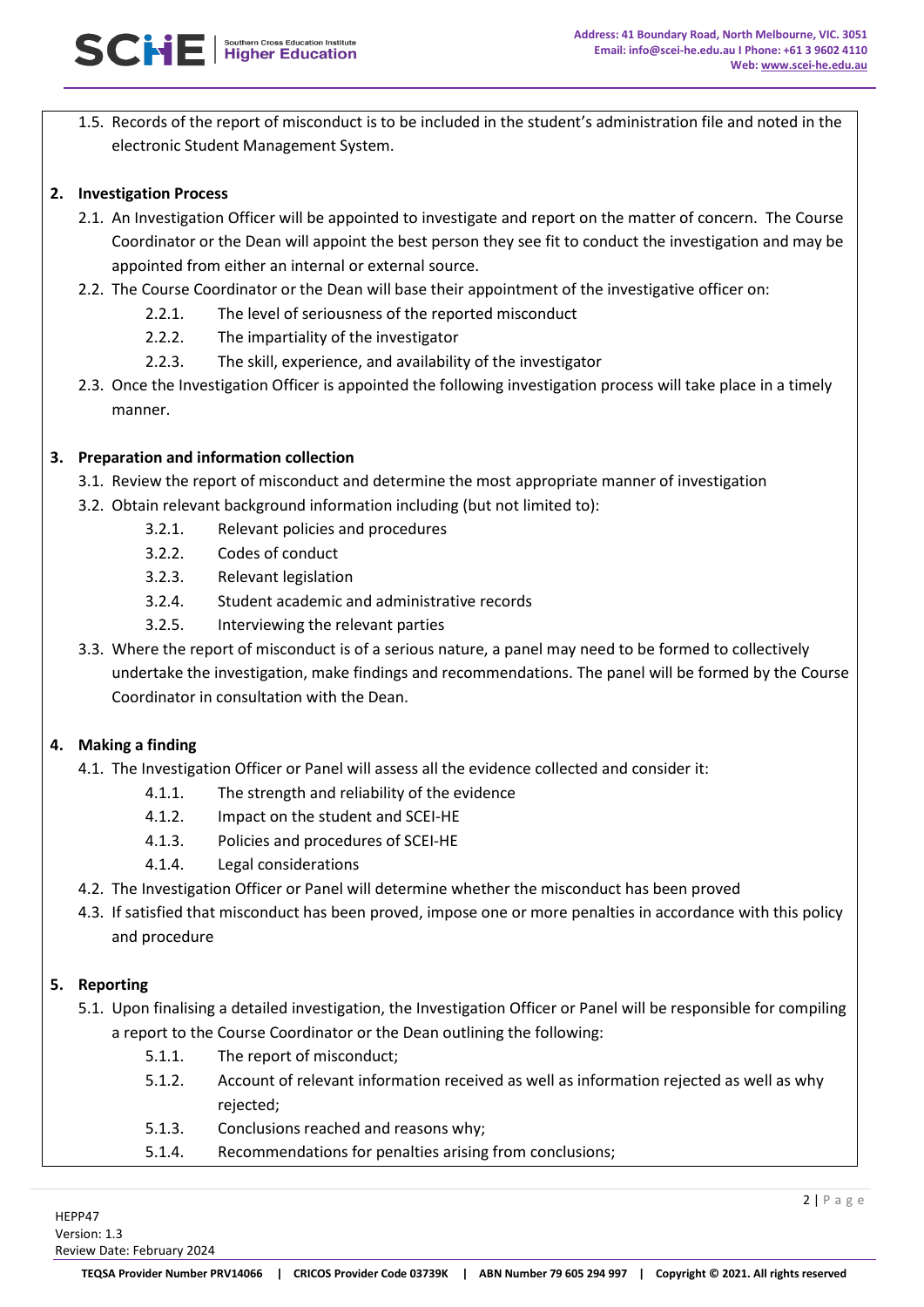- 5.1.5. The report should also include any transcripts, statements and/or evidence obtained in the course of the investigation.
- 5.2. Where the report involves serious misconduct that may necessitate heavier penalties or be subject to exclusion, suspension, expulsion the report may need to be made to the Course Coordinator or the Dean.
- 5.3. All reports of misconduct are recorded in the Student Discipline Register.

## **6. Penalties**

- 6.1. The Investigation Officer or Panel may, in relation to any reported student misconduct, take any one or more of the following courses of action:
	- 6.1.1. where the allegation of misconduct is not supported by the evidence, dismiss the allegation;
	- 6.1.2. place a record of misconduct on the student's record with no further penalty;
	- 6.1.3. reprimand the student;
	- 6.1.4. impose a conditional penalty intended to encourage rehabilitation and a change in behaviour to avoid further misconduct and may include for the student to: 6.1.4.1. seek counselling;
		- 6.1.4.2. apologise to any person aggrieved by the misconduct; or
		- 6.1.4.3. be on probation for a specified period of time with conditions.
	- 6.1.5. require the student to recompense SCEI-HE or to a person for property lost, damaged, or destroyed due, in whole or in part;
	- 6.1.6. impose a financial penalty;
	- 6.1.7. exclude the student from areas of SCEI-HE campus;
	- 6.1.8. suspend the student for a period of time not exceeding one semester;
	- 6.1.9. expel the student; or
	- 6.1.10. impose a combination of these penalties.

## **7. Notice and Effect of Decision**

- 7.1. Within ten days of any decision to impose a penalty under this Policy and Procedure, the student must be provided with written notice of the:
	- 7.1.1. decision and the reasons for the decision;
	- 7.1.2. penalty imposed and conditions attached;
	- 7.1.3. right to appeal the decision under this Policy and Procedure.
- 7.2. A determination to suspend or expel a student will remain in effect until any appeal has concluded and been decided
- 7.3. Subject to the absolute discretion of the Course Coordinator or the Dean, SCEI-HE shall not:
	- 7.3.1. re-enrol;
	- 7.3.2. issue any statement of results;
	- 7.3.3. issue any transcript of academic record; or
	- 7.3.4. confer any award to a student where that student has failed to pay or fulfil any penalty imposed under this Policy and Procedure by the required date.

### **8. Appeal**

8.1. A student may appeal any decision made under this Policy and Procedure